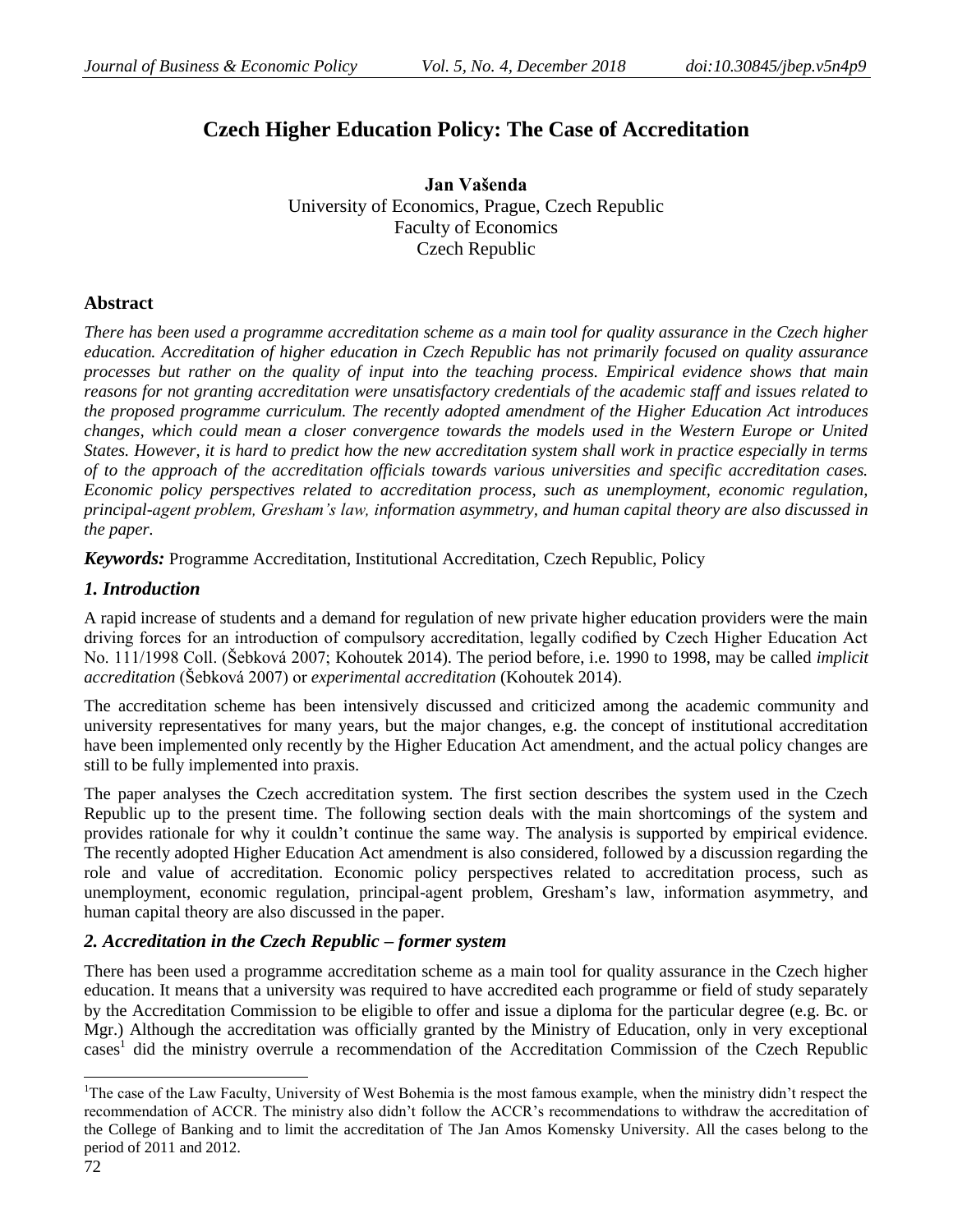(hereinafter 'Accreditation Commission' or 'ACCR'). Therefore, the ACCR was certainly an influential player. The members of Accreditation Commission were appointed by the government.

The former Czech accreditation system had two tier character. This means that every university degree consisted of a respective study programme and a field of study. A study programme was defined broadly and might contain more than one field of study.

Application for accreditation (or its expansion or extension) must have included information about certain features of the programme to be offered, specifically: Characteristics of the field of study (study programme); Profile of the graduate (including the occupational profile) and programme objectives; Number of accepted applicants to study in the academic year; Data regarding space, information and technical resources to support the study programme; Information about the programme curriculum and its structure; Description of all individual courses in the program including required and recommended literature; Information about the state exams, proposed thesis topics and defended theses topics examples; admission requirements; Scientific, research, development, artistic and other innovative activity related to study programme; Profiles of all academic staff members expected to teach in the programme with particular attention to their rank, selected recent publications (in the last 5 years), and also to the type and extent of their employment contract, comprehensive data about the academic staff must have been provided as well, e.g. total headcount of Full Professors (also their FTE), Associate Professors (also their FTE), Assistant Professors, Instructors, Assistants and other academic staff (Accreditation Commission Czech Republic 2014).

Universities were required to designate a guarantor for each programme submitted for (re)accreditation. The requirements were set by the Higher Education Act as follows: Guarantor of the study programme must hold a rank of Associate professor ('docent') or a Professor in the field of study in which she/he should be a guarantor of quality and development and the guarantor's publication or artistic activities within the last five years related to the guaranteed field are sufficient. She/he must have a full employment contractat the respective institution and his/her another employment at another institution cannot exceed a half-time workload. The guarantor could guarantee only one bachelor, one master and one doctoral study programme at a time (Accreditation Commission Czech Republic 2015).

ACCR would also assess whether the profile of the graduate (including the occupational profile), programme objectives, selection of required courses, content of the state exam and proposed final thesis topics were in mutual correspondence and thus create a coherent integral entity. In the recent years, however, the main consideration was on academic staff ranks (taking into account their recent publication record) and also on the credentials of the programme guarantor.

Finally, the ACCR also made recommendations on (not)granting a state consent to a legal entity wishing to operate as a private university. An application for the state consent must have also included a study programme(s) offered by the institution. The standards and requirements were basically the same as described above.

### *3. Shortcomings of the former system and reasons for a change*

The former scheme of the programme accreditation caused administrative burden for the university administration as they needed to submit all the required information on every individual programme they wanted to accredit or re-accredit. Moreover, the provided information very often overlapped as many courses featured in various programmes and the same applies to many instructors. Two tier characteristic of programme accreditation made the system rather confusing and more complicated than anything else. What is the need for having study programmes divided into individual study fields of study. Besides, I believe that anywhere else in academic environment the expression 'field' has broader meaning than 'programme' unlike in the case of the Czech accreditation.

The main issue connected with the system was that ACCR focused primarily on inputs (i.e. academic staff ranks and their publications, programme and individual course description). Much less attention was paid to the process of internal quality assurance and the student learning outcomes. The fact that system was more focused on the inputs instead of considering the whole institutional performance was criticized by OECD experts already in their 2006 evaluation report (Šebková 2009).Another issue is that of the programme guarantor. The requirements for the programme guarantor were not favourable towards private universities. As mentioned before ranks of the academic staff teaching in the programme and especially credentials of the programme guarantor were the crucial attributes when the accreditation proposal was assessed by the ACCR.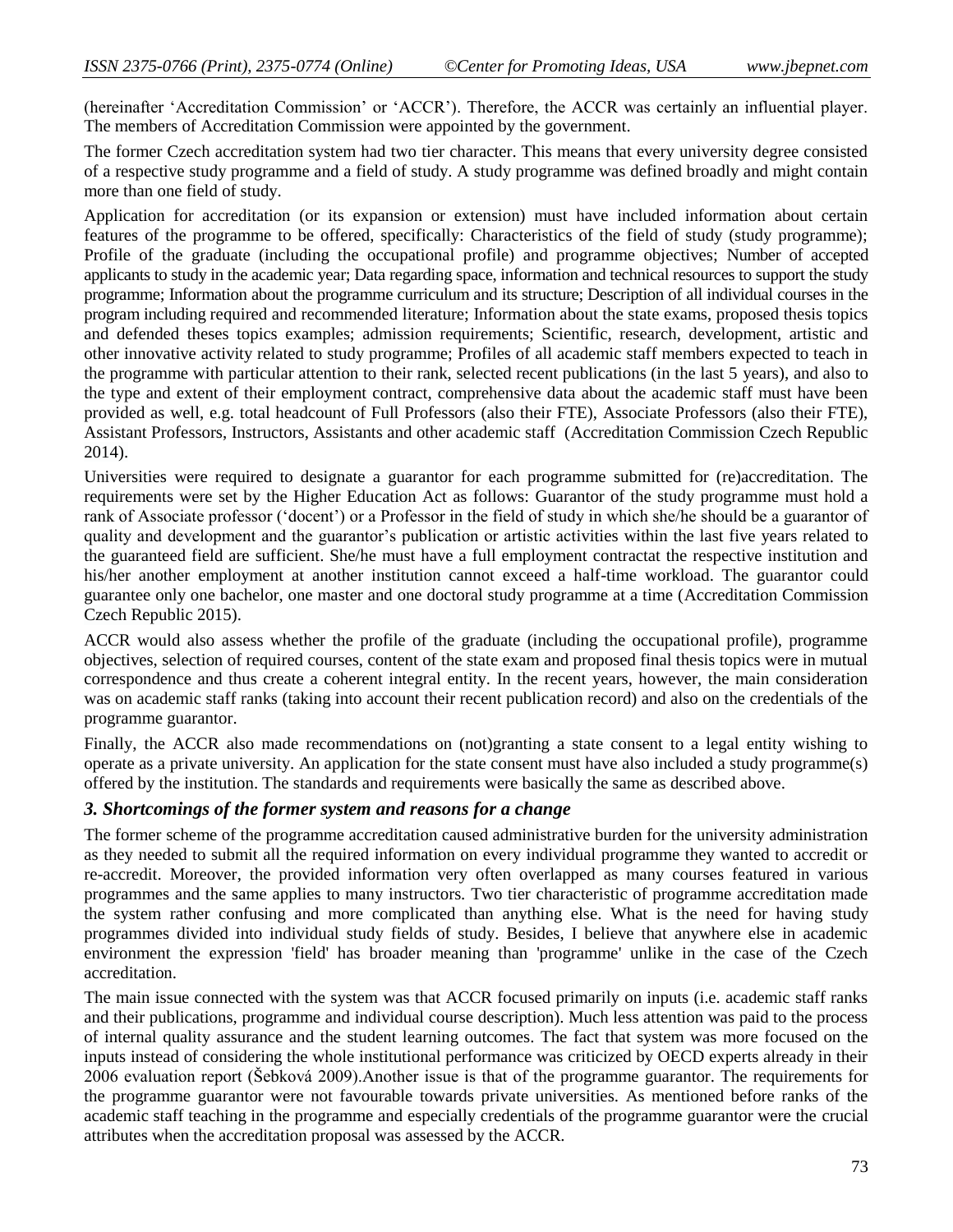One disadvantage for private schools is that only public universities possess the right to appoint full professors or associate professors (which is the minimum requirement for the programme guarantor). No private university has this privilege. A university needs to have accreditation for appointing the professors and associate professors, which is again based on the requirement of having enough professors and associate professors.

The academic staff possessing a rank of the full professor or associate professor ('docent') are entitled to use their rank at all universities in the country unlike for instance in the case of the USA where the title is linked to the institution, which awarded the academic rank.

The requirement of having the internal full-time programme guarantor (prior 2011 an external guarantor was accepted) may be understandable in principle, yet it can actually prove quite problematic, as seen in the following examples from Czech academia. The idea was to avoid the situation that one university professor was guaranteeing programs at several institutions at the same time. The high profile full-time internal guarantor should be the one around whom the programme is built and developed. The same principle applies to the phenomena of so called 'turbo' professors featured at several programs in several universities at the same time while his/her total workload significantly exceeding plausible extent. A problem, however, may appear with regard to the decisionmaking process as the role of the programme guarantor has not been clear in that respect. An important factor to note here, is that the decision-making power has always been with the respective programme director (department chair, dean of the faculty offering the programme) so the role of the programme guarantor in terms of decisionmaking was rather a formality, as not necessarily the respective dean or chair always performed also the role of the programme guarantor. The need to have a programme guarantor may be seen as problematic also from another stand point. The ACCR was already assessing the programme content including the academic staff credentials, curriculum etc. so there was no need to have the requirement for the programme guarantor. Conversely, the highprofile programme guarantor is the one who should oversee and guarantee the quality of the programme so there shouldn't be a need to assess the program content for a second time as it would suggest that the role of the guarantor is again rather formal. Therefore, neither external nor internal programme guarantor is needed.Although the ranks of academic staff are important, and certainly are prerequisites for a good instruction (as academic staff members having higher academic ranks possess stronger academic experience and publication records) this, does not necessarily always guarantee better student learning outcomes (Alderman 2005).

Another potential problem may be described by the following example: Let's assume that a university professor teaches the same course (e.g. Foundations of economics) in similar programmes (e.g. Business administration) at two different universities. While a programme director at one university instructed the professor to require a certain level of the student performance, a programme director at another university might be satisfied with lower student effort and achievement. The 'value' of the same professor in the programme accreditation proposal of both universities, when assessed by ACCR, was the same (e.g. 0.5 FTE Professor) but the learning outcomes delivered by the professor might differ significantly.

Here is some empirical evidence of the ACCR recommendation standpoints. The negative recommendations made by ACCR between 2002 and 2016 are numbered and classified in the table below<sup>2</sup>. I've divided the reasons for not granting the accreditation (including expansion or extension) into 4 categories, i.e. *academic staff*, *programme guarantor*, *curricular issues*, and *other* reasons. The reasoning related to the individual programme accreditation cases mentioned in the reports published by ACCR (Akreditačníkomise Českárepublika - Zápisy ze zasedání, n.d.) might fall to more than one category. While between years 2010 and 2015, the most frequent reason claimed by ACCR were unsatisfactory credentials of the academic staff featuring in the respective programme, prior to that, from 2002 to 2009, ACCR was mostly concerned with the proposed programme curriculum and related issues. Reasons classified into the category *Other* were mainly unsatisfactory study guides for a combined form of study and technical (formal) flaws of the application. From the table data is also apparent that a programme guarantor became an issue only after the introduction of the internal programme guarantor requirement in 2011.

 $\overline{a}$ 

<sup>&</sup>lt;sup>2</sup>Only bachelor and master programmes are considered, I did not consider accreditation of rigorous exams (so called 'small doctorate' leading to a degree PhDr.), which is a phenomenon connected to Central Europe, even though it is officially regarded as a master degree by the Czech Ministry of Education. I also did not consider different language mutation of the very same programme (it is considered as one accreditation case).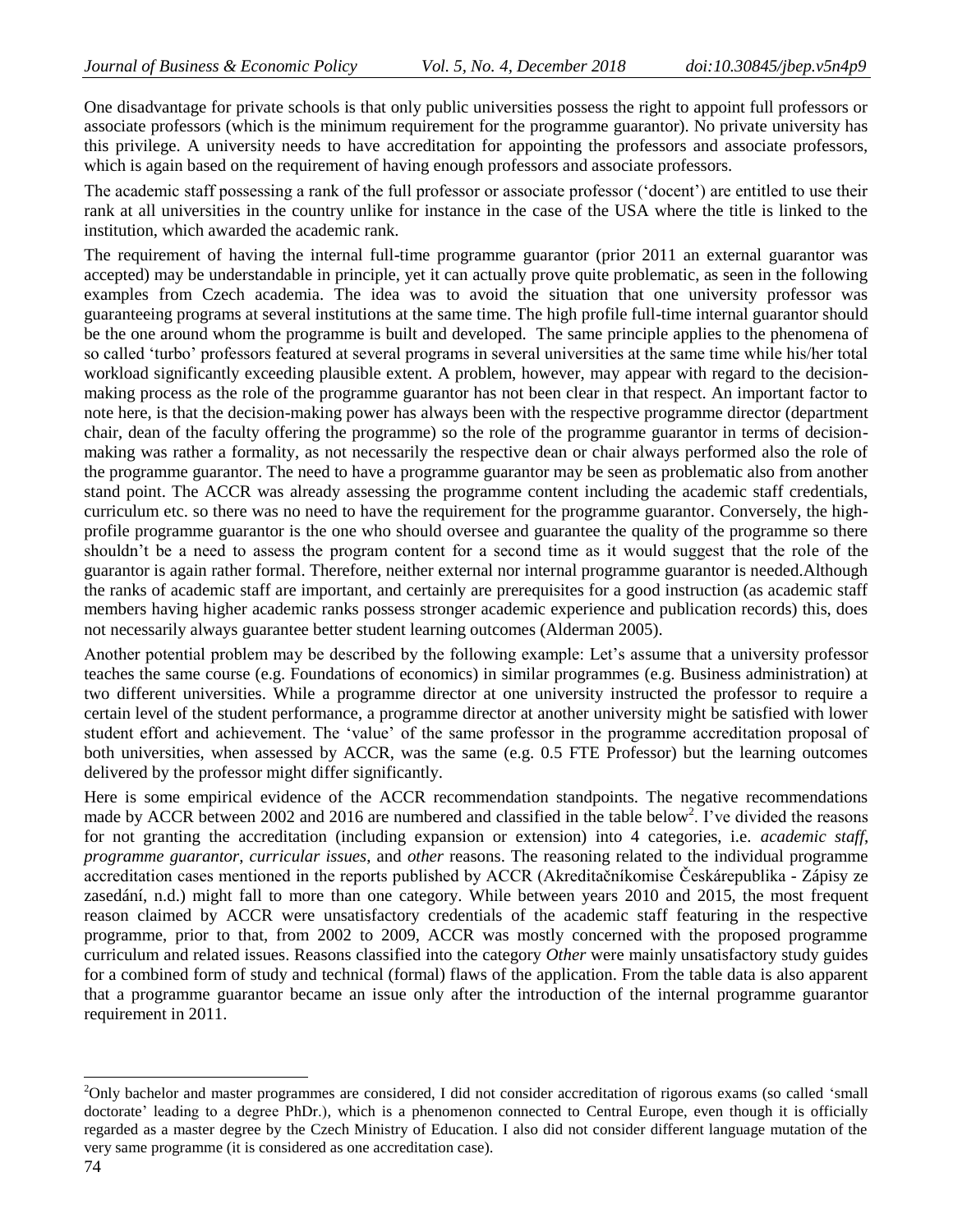|      | Negative        | Academic | Program        | Curricular |       |
|------|-----------------|----------|----------------|------------|-------|
| Year | recommendations | staff    | guarantor      | issues     | Other |
| 2015 | 62              | 40       | 23             | 36         | 16    |
| 2014 | 67              | 45       | 20             | 34         | 20    |
| 2013 | 64              | 52       | 27             | 36         | 14    |
| 2012 | 98              | 57       | 26             | 50         | 37    |
| 2011 | 104             | 70       | 22             | 56         | 32    |
| 2010 | 106             | 77       | $\overline{2}$ | 65         | 25    |
| 2009 | 112             | 62       |                | 70         | 30    |
| 2008 | 120             | 66       |                | 85         | 12    |
| 2007 | 105             | 40       |                | 80         | 17    |
| 2006 | 74              | 36       |                | 45         | 25    |
| 2005 | 54              | 29       |                | 39         | 5     |
| 2004 | 63              | 17       |                | 51         | 9     |
| 2003 | 68              | 37       |                | 48         | 11    |
| 2002 | 121             | 35       |                | 36         | 64    |

#### **Table 1 Reasons for not granting accreditation**

#### Source: by author

Westerheijden (2001) regards such a system of programme accreditation focusing on standards for inputs (academic staff, curriculum plans, facilities) as 'first generation accreditation' system, which was implemented in mid-90s in Central and East European Countries. It was caused by the situation in the region as the minimum quality levels had to be redefined after the fall of communism (Van der Wende andWesterheijden 2003). This could have been used as an excuse in the 90s, but the accreditation system in the Czech Republic should have been changed much sooner than in 2016.

Kohoutek (2014) proposed replacing the programme accreditation scheme by a quality audit. The Czech accreditation system has been finally altered by the Higher Education Act amendment, which will be analysed in the following section.

### *4. Higher Education Act amendment*

The Czech parliament has recently approved an amendment of the Higher Education Act. According to the amendment the institutional accreditation is introduced, which means that institutions of higher education now have a chance to be accredited as a whole. The programme accreditation still remains as an option. Under such a scheme a university will be able to receive the institutional accreditation for a particular subject area(s) and will be eligible to offer degree programmes within the designated subject area without being obliged to have each study programme accredited separately. The accreditation will be granted for 10 years (in some specific cases for 5 years only) based on a detailed self-evaluation submitted by the respective institution (Senátparlamentu Českérepubliky 2016).

Standards for the institutional accreditation include requirements for the institutional environment, particularly requirements for a strategy and university governance, study programmes and its students, research, international cooperation, student internships, academic staff members, university resources. Universities seeking institutional accreditation are required to establish a Council for internal assessment as the key body conducting and monitoring the process of internal quality management (Senátparlamentu Českérepubliky 2016).

There are also be requirements for the study programme within the specific subject area, particularly for the specialisation of the study programme, profile of the graduate, professional knowledge and skills with regard to the respective subject area, requirements for the academic staff, resources supporting the programme, international cooperation and student internships, equal access for handicapped applicants and students to the higher education must be guaranteed (Senátparlamentu Českérepubliky 2016).

Universities still have the responsibility to designate guarantors for the individual programmes. While the requirements for the master programme guarantor remain the same (full time academic staff member having a minimum rank of assoc. professor), the requirements for the bachelor programme guarantor have been softened.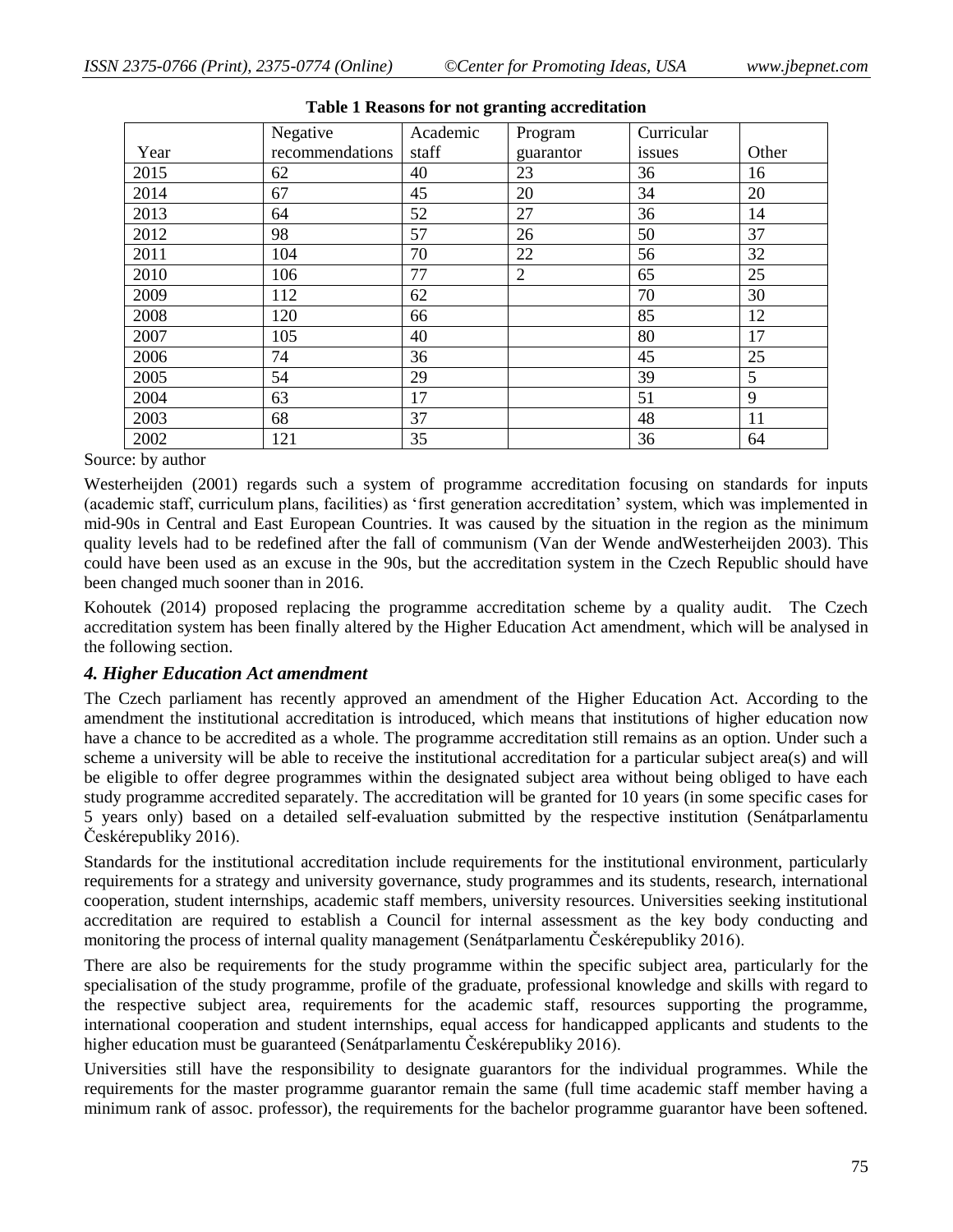Under the new scheme also a fulltime academic staff member having a doctoral degree will be eligible to guarantee a bachelor programme.

National Accreditation Bureau for Higher Education (hereinafter National Accreditation Bureau) has been established as a new quality assurance body, instead of the Accreditation Commission. National Accreditation Bureau is technically an organisation unit of the ministry but the office is expected to be completely independent regarding its decision-making. National Accreditation Bureau makes decisions especially on the institutional accreditation, also on programme and other accreditations. The head officer of the body is the Chairperson of National Accreditation Bureau who appoints the evaluation committees to conduct the evaluation and assessment. The Council of National Accreditation Bureau consisting of 15 members serves as the executive body of National Accreditation Bureau (Senátparlamentu Českérepubliky 2016). All members of the council, including the chairperson, have been already appointed.

The rights of National Accreditation Bureau should be stronger compared its predecessor. Previously, Accreditation Commission could only take an official stance but the newly established body will be able to make the ultimate decision on granting accreditation. The role of the ministry will be diminished under such a scenario and the National Accreditation Bureau will become the supreme regulator of the higher education market in the country.

This proposed step towards the institutional accreditation process is certainly moving in the right direction as it should decrease the administrative burden related to the current programme accreditation. Institutional accreditation should also strengthen the internal mechanisms of quality control, which are more important for the daily operations of the university than the external ones. Good universities, though, conduct an internal quality evaluation already without any external coercion. Moreover, it is not guaranteed that the newly established body Council for internal assessment itself would increase the efficiency of the internal quality assurance process. However, the option of the institutional accreditation emphasizing the internal quality management is a step in the right direction in the long run.

Another significant change introduced by the amendment is abolishment of the fields of study (within the study programmes), which should make the system clearer and easier to understand. However, there is a transition period as all study programs and fields accredited under the former scheme remain automatically accredited at least for another three years<sup>3</sup> (Senátparlamentu Českérepubliky 2016).

The amendment keeps the requirement of the programme guarantor, so all the described issues connected to the phenomena remain unsolved. Moreover, it could undermine the main philosophy of the institutional accreditation, under which the institution is assessed and accredited as a whole. The amendment designates 37 subject areas, for which universities may receive the institutional accreditation. It means that for instance a university might be found eligible for a certain subject area (and would be allowed to offer any relevant degree program) but it might not be found eligible in terms of another subject area. Therefore, the system may be actually called a system of 'subject area accreditation' rather than 'institutional accreditation'. Moreover, universities are required to have at least one programme belonging to the respective subject area already accredited for 10 years at the time of application, which excludes some applications right from the beginning. Again, I see no rationale behind such a requirement. It seems that the system has been designed mainly for the established big public universities. Finally, the issue of learning outcomes is not explicitly handled by the amendment.

The amendment became effective as of 1 September 2016. At the moment, it is hard to predict how the new accreditation system shall work in practice especially with regard to the approach of the accreditation officials towards various universities and specific accreditation cases.

The National Accreditation Bureau has been already operating for more than one year. However, the new body has been so far dealing mainly with finalizing new accreditation methodology and guidelines, and also with pending issues from the former period related to individual programmes of study. Recently, first applications for institutional accreditation of big public universities have been evaluated. It still very soon to provide any comprehensive analysis of the new accreditation system. Thus, it still too soon to judge, whether we will really shift from the input-based system to an improvement-based system paying attention to student learning, or not

 $\overline{a}$ 

 ${}^{3}$ From the moment the law became effective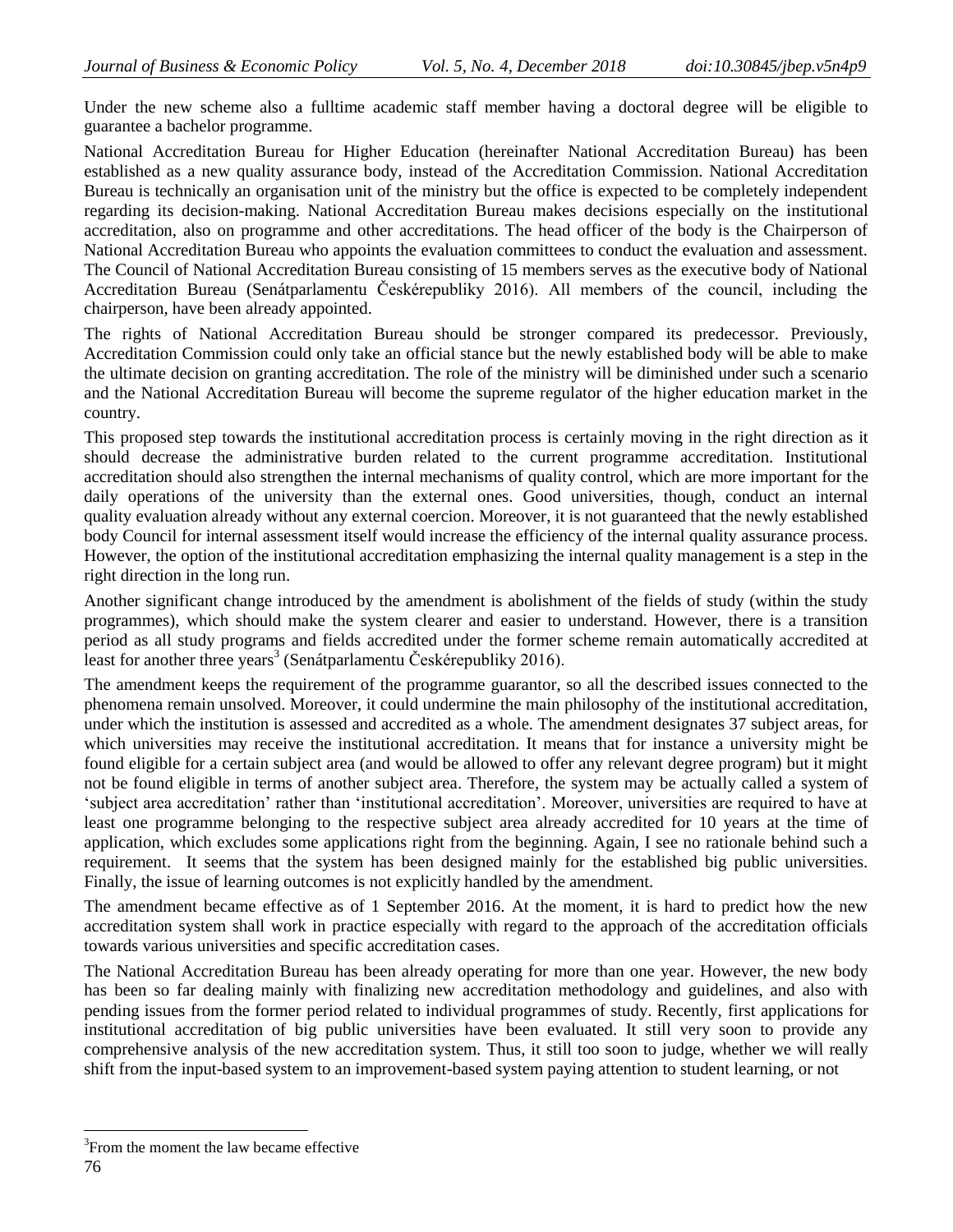### *5. Role, value and policy perspective of accreditation*

It is widely believed that the quality assurance is the main and essential role of accreditation, but we shouldn't omit other roles performed by the accreditors. As the major fraction of the money spent on higher education in the Czech Republic is from public sources, the implicit task for the accreditor is to make sure that the government money invested to higher education is spent properly, i.e. to well-functioning institutions and programmes. Czech public universities still receive the majority of their funding based on the number of students enrolled. Therefore, if a university loses accreditation for one of its high enrolment degree programmes, it can have a significant financial impact.

Another role of accreditation is to provide a signal to the employers in the labour market that the university graduate possesses the relevant knowledge, skills and competencies. In the case that there is persistent long-term unemployment of university graduates, it may suggest that the money invested into the higher education (to a particular institution or its programme) was not spent efficiently as any unemployed person causes burden for the state social system.

In several cases, ACCR failed to perform the role for the labour market as the graduates of some institutions hardly possess the appropriate knowledge, skills and competencies expected from a university graduate. In the period from 2008 and 2012, only 60,4% of master university graduates started their professional carrier in occupations, where the respective university degree (level and field of study) was expected (Koucký et al. 2014). This number cannot be attributed to the world financial crisis only. Obviously, no one can blame for instance a private for-profit university for offering such a degree programme if there is enormous student demand and if it was officially approved by ACCR and the ministry. It would be the same like if we were to blame an entrepreneur, regardless of the branch, that his/her products are highly demanded.

The issue connected with the government assuring the quality regardless of the branch is that if that's the case people care much less about the actual quality of the goods and services, which is obviously favourable to the ones offering lower quality than the others. In the case of higher education, the beneficiaries are the low-quality universities and their graduates with officially accredited programmes by the ministry as at the end of the day the graduates do have a degree from an officially accredited programme.

The issue described in the prior paragraph is a paraphrase of the Gresham's law, which refers to monetary policy but describes an analogous problem in principle. The law basically says that money overvalued artificially by government will drive out of circulation artificially undervalued money (Rothbard 2010). In our case, bad education would drive out the good education. Westerheijden (2010) gives as a specific example a government policy, which puts a premium on graduation as many students as possible.

Under the current scheme in the Czech Republic, where 77% of expenditures on higher educational institutions are made from public sources (OECD 2016), the significant role of the government (through the accreditation body) may be considered justifiable.

 $ACCR<sup>4</sup>$  could be also perceived as the regulator of the higher education market in the country. So, let's consider also some further economic policy perspectives related to accreditation of higher education, such as economic regulation theory and the principal-agent problem. The original idea of economic regulation, dated to the beginning of the former century, was that certain industries considered at that time to be naturally monopolistic must be regulated for the public interest, i.e. in order to protect consumers. The later empirical work of Stigler (1971) and Posner (1974), however, has shown that regulation was not conducted in the public interest but rather in favour of inefficient firms within the industry to protect them against the new competitors. In economic literature, capture theory is the term which describes when the regulatory body is actually dominated by the 'regulated' firms. Accreditation organizations in general (in this case ACCR) possess the right (delegated from their principal, i.e. the Czech government) to regulate the entry into the higher education market. The necessity to obtain accreditation can be certainly seen as a barrier to entry into the higher education market. The principalagent problem is caused by the fact that the principal cannot always fully oversee the action of the agent so the agent very often acts in its own self-interest rather than in the principal's interest. In general, the principal can be broadly described as someone (some party) who delegates work (rights) to someone else – the agent. The agent acts on behalf of the principal then.

 $\overline{a}$ 

<sup>&</sup>lt;sup>4</sup>Now the new body National Accreditation Bureau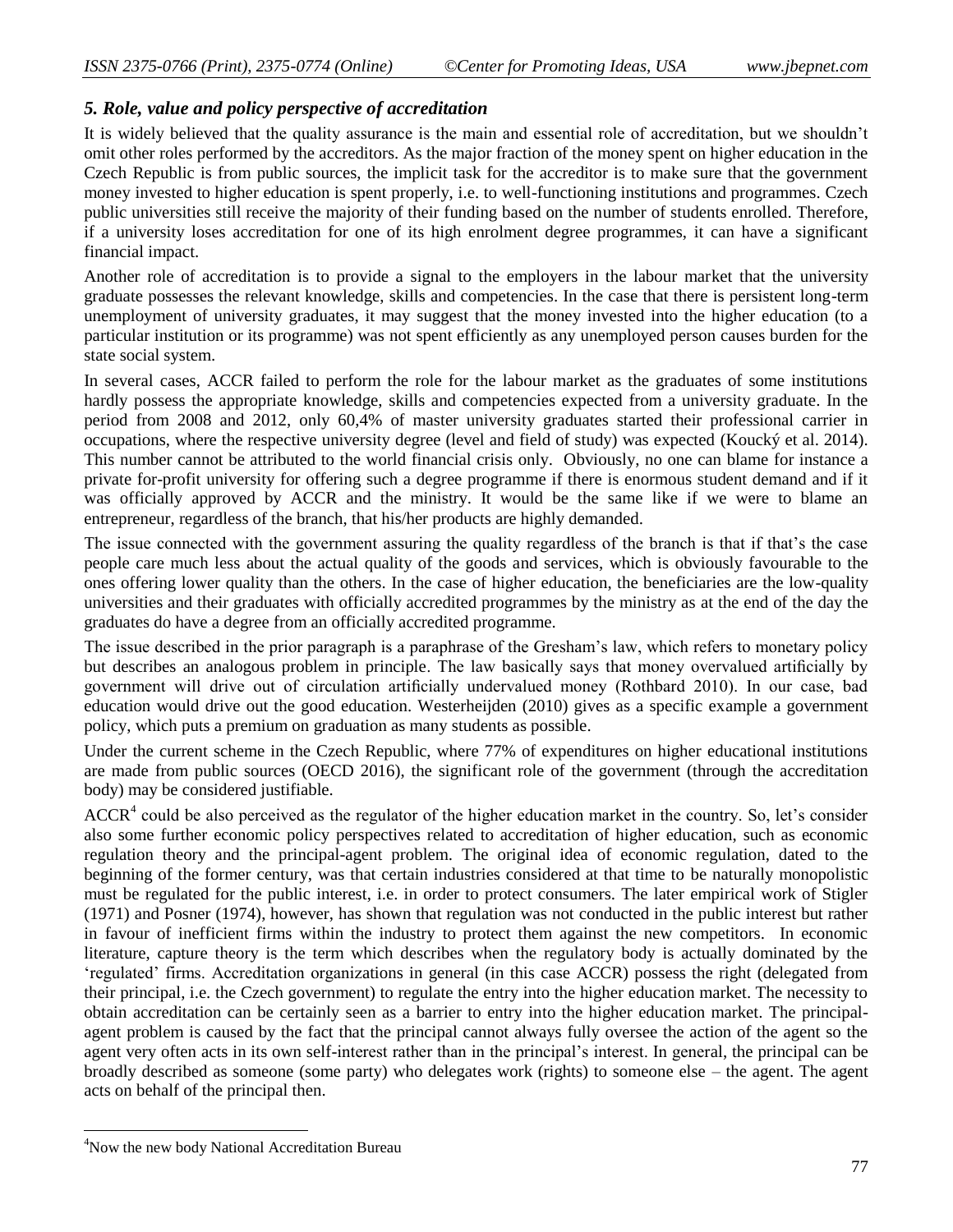As briefly suggested above, in the case of Czech accreditation, the principal was the Czech government and the agent was the ACCR. In a broader sense the whole higher education community can be regarded as the second principal. Accreditation also serves as a consumers' protection correcting the information asymmetry (Blackmur 2010; Dill 2010). It provides relevant information, not only to the potential employers as pointed out above, but also to prospective students (or their parents), who can be regarded as investors to human capital through higher education.

In accordance with the Human Capital Theory developed and finalised explicitly by Gary Becker (1962), people (in the case of higher education, university students) invest into their human capital through education or additional training in order to get future benefits from such an investment. The theory says that salaries, wages differentials reflect knowledge and skills, i.e. amount of human capital accumulated and possessed by the respective employee. When translated to 'accreditation language', this means that student learning outcomes is what matters most. I regret to say that the learning outcomes aspect have been neglected by the Czech accreditation policy so far.

### *6. Conclusion*

Czech accreditation so far has not focused on quality assurance processes and learning outcomes but rather on the quality of input into the teaching process. Empirical evidence shows that main reasons for not granting accreditation were unsatisfactory credentials of the academic staff and issues related to the proposed programme curriculum. No attention has been paid to the process of internal quality assurance and the student learning outcomes.

The former scheme of the programme accreditation in the Czech Republic was no longer sustainable due to the reasons described in the previous text, i.e. not only the unreasonable administrative demand of the current system but mainly the emphasis given to inputs rather than outputs and its unfavourable approach towards private universities caused by the requirement for the programme guarantor accompanied by the system of promotion to the highest academic ranks in the country. Academic ranks and credentials of the academic staff definitely matter as the academic staff members having higher academic ranks possess stronger academic experience and publication records, which are certainly prerequisites for good instruction. This, however, does not necessarily guarantee better student learning outcomes. Universities need to make sure that student learning outcomes are analysed and eventually met through well-functioning internal management quality system.

The step towards the institutional accreditation scheme is certainly moving in the right direction as it should decrease the administrative burden related to the current programme accreditation. Institutional accreditation should also strengthen the internal mechanisms of quality control, which are more important for the daily operations of the university than the external ones. It could mean a certain convergence towards the accreditation model used in the United States or Western Europe, where the universities are expected to manage the quality internally themselves.

However, the new Czech accreditation scheme also brings several concerns, which could undermine the main philosophy of the institutional accreditation scheme, such as the subject area approach and the persisting programme guarantor requirement. National Accreditation Bureau has just officially assessed few big public universities for institutional accreditation, it is still not clear how the new accreditation system shall work in practice. The most important question to answer is what will be the main criterion for (not) granting the accreditation exercised by the accreditation officials, and whether we will really shift to a system paying attention to student learning, or all the declared changes will be only formal.

# *References*

- Accreditation Commission Czech Republic. (2015). Accreditation Commission Standards for assessment of applications for granting, expanding and extending accreditation of study programmes and their fields of study. [\(http://www.akreditacnikomise.cz/attachments/article/83/EN\\_Standards%20for%20study%20programmes\\_2\\_](http://www.akreditacnikomise.cz/attachments/article/83/EN_Standards%20for%20study%20programmes_2_2015.pdf) [2015.pdf\)](http://www.akreditacnikomise.cz/attachments/article/83/EN_Standards%20for%20study%20programmes_2_2015.pdf). Accessed 27 October 2015.
- Accreditation Commission Czech Republic. (2014). Bachelor and master study programmes forms for filing an application for accreditation, expansion and extension of accreditation.
- [\(http://www.akreditacnikomise.cz/cs/nalezitosti-zadosti.html\)](http://www.akreditacnikomise.cz/cs/nalezitosti-zadosti.html). Accessed 21 October 2014.